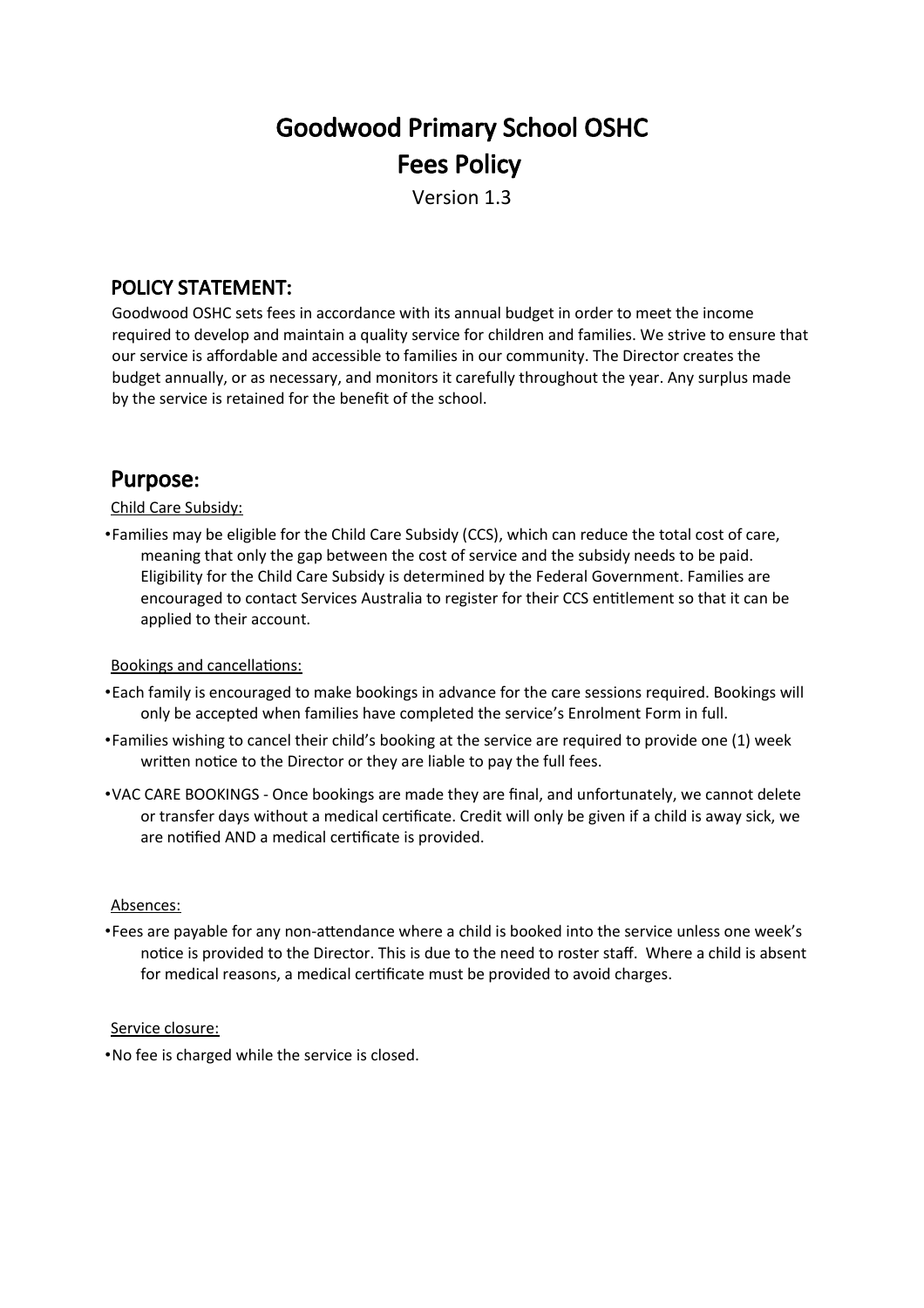#### Methods of Payment:

•Fees can be paid by:

Bank Transfer - from your bank account or credit card to the service's bank account. This is our preferred option

| Name:             | <b>Goodwood Primary Governing Council</b> |
|-------------------|-------------------------------------------|
| <b>BSB:</b>       | 633000                                    |
| <b>Account:</b>   | 150118354                                 |
| <b>Reference:</b> | Your child's name                         |

- Cheque made out to Goodwood Primary School Governing Council OSHC
- Cash
- EFTPOS

#### Debt recovery:

- The service will manage debt in the following way:
- Invoices will be emailed weekly and account holders will have seven (7) days to pay their account.
- After fourteen (14) days of non-payment from the account holder, a reminder sticker will be placed on the current invoice and sent home with the child.
- Afer twenty-one (21) days of non-payment from the account holder, a courtesy call will be made to the account holder to arrange full payment or payment arrangements.
- Afer twenty-eight (28) days of non-payment from the account holder, previous payment arrangements not being met or a debt exceeding \$3,000 (whichever occurs frst), a fnal payment demand leter will be sent home via registered mail. The place at the service will be cancelled and debt collection procedures will be put into place.
- The Director will report to Governing Council all instances of outstanding fees where attempts to recover monies has been unsuccessful for direction as to debt collection options.
- All fees incurred by the service for debt collecton will be included in the overall debt to be recovered.

#### Late collection fee:

- •The service operates from (BSC: 7:00 9am, ASC: 3:15pm 6pm and VAC: 7:00am 6pm). Educators are unable to accept children in the service outside of these hours. Should children be present after the closing time, a late fee of \$15 per 15-minute blocks will apply to cover the cost of two educators.
- •The hours and days of operaton of the service will be displayed prominently within the service (Regulation 173).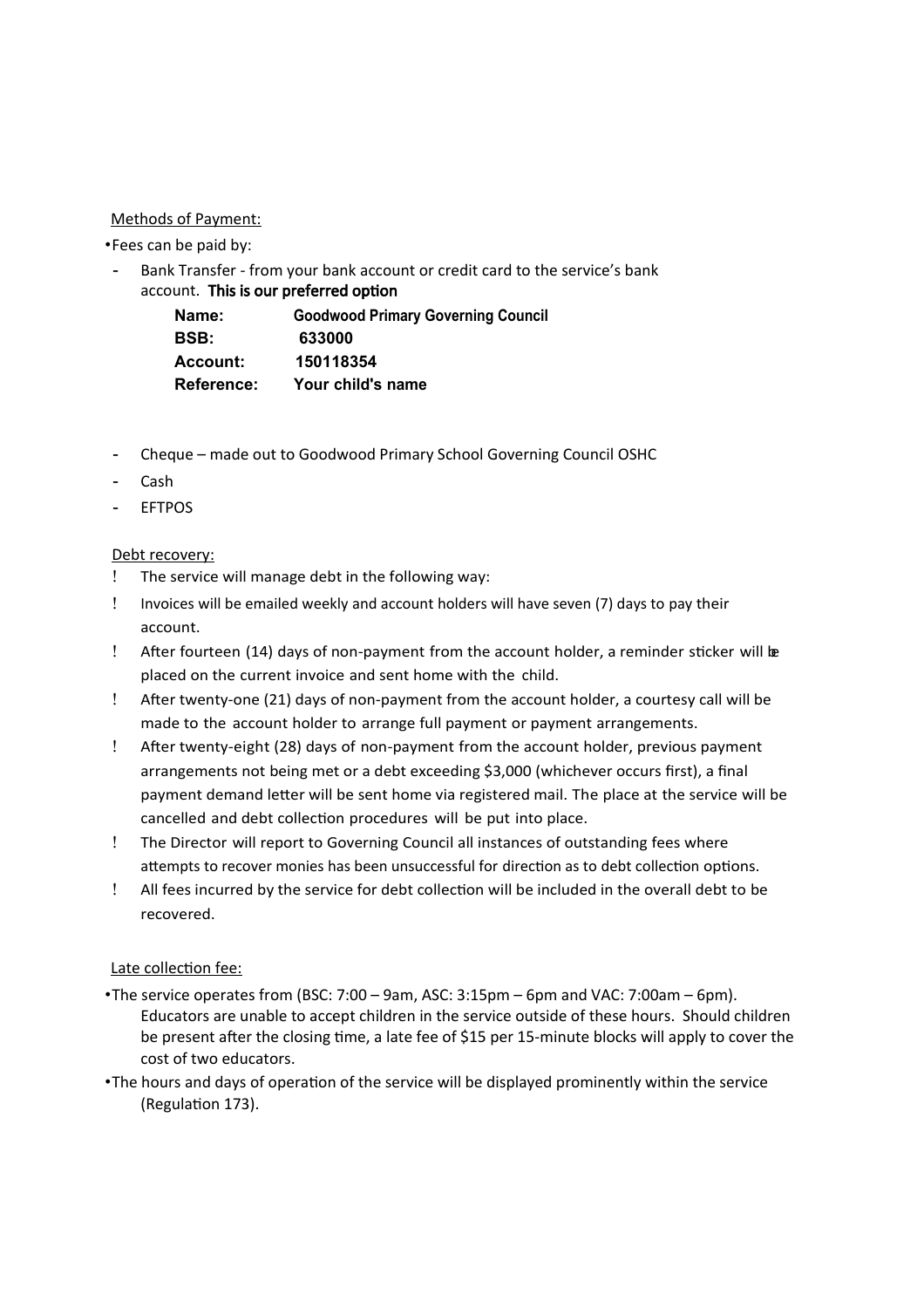•Families who are contnually late collectng their children without a valid reason may jeopardise their child's place at the service. Should this occur, the Nominated Supervisor will meet with the family to discuss this.

#### Right of appeal:

 At the discreton of the Governing Council, along with advice from the Principal and the Director, they may make special fnancial arrangements for account holders with exceptional circumstances.

#### Confidentiality:

- •All information in relation to an individual's fees will be kept in strict confidence. Educators, management or the Governing council will not discuss individual names and details openly.
- •Families may access their own account records at any time by ether contacting the Director or on the spike app.

#### Increase of fees:

•The fees are set by the Governing council in order to meet the budget for each fnancial year. There will be ongoing monitoring of the budget and, should it be necessary to amend fees, families will be given a minimum of thirty days' notice of any fee increase (Regulation 172).

### CONSIDERATIONS:

| Section/regulation    | <b>Description</b>                               |
|-----------------------|--------------------------------------------------|
| <b>Regulation 111</b> | Administrative space                             |
| <b>Regulation 168</b> | Education and care service must have policies    |
|                       | and procedures                                   |
| <b>Regulation 170</b> | Policies and procedures to be followed           |
| <b>Regulation 171</b> | Policies and procedures to be kept available     |
| <b>Regulation 172</b> | Notification of change to policies or procedures |
| <b>Regulation 173</b> | Prescribed information to be displayed           |